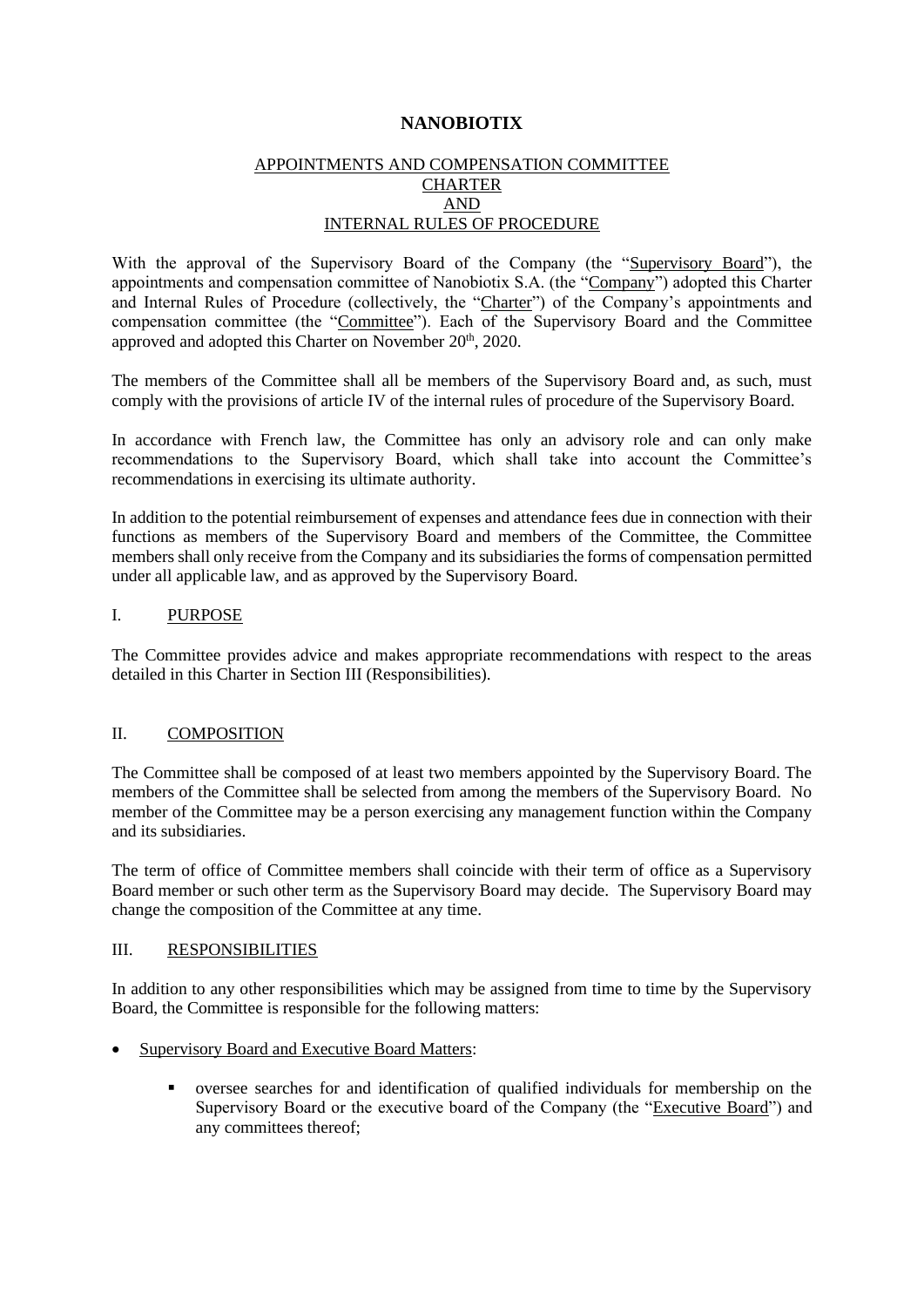- recommend criteria for membership on the Supervisory Board and Executive Board, and recommend individuals for membership thereon. In making such recommendations, the Committee shall (i) review qualifications for membership based on criteria approved by the Supervisory Board, (ii) in the case of current directors, assess the performance of such directors, (iii) periodically review the composition in light of the current needs of the Company and determine whether it may be appropriate to add or remove individuals after considering issues of judgment, skills, background and experience, (iv) periodically review the service of all members on the boards of other public companies with consideration of the substantial time commitment required by such service,.
- on an annual basis with respect to existing members and in connection with evaluations of potential new members, submit to the Supervisory Board an analysis and recommendation as to who may qualify as an "independent member" in accordance with the independence criteria of (A) the code on corporate governance for medium and small listed companies, published in September 2016 by MiddleNext, (B) NASDAQ Rule 5605 and (C) in the case of individuals proposed for membership on the Company's Audit Committee, Rule 10A-3 of the U.S. Securities Exchange Act of 1934;
- (i) recommend to the Supervisory Board, after consulting with the Executive Board, a succession plan for the Company's executive officers, including policies for Executive Board's members selection and succession in the event of incapacitation, retirement or removal of the Executive Board's members, and evaluations of, and development plans for, any potential successors to the Executive Board's members, and (ii) periodically review the succession plan; and
- at least annually, lead the Supervisory Board and the Executive Board in a self-evaluation to determine whether it and its committees are functioning effectively, and based on such evaluations recommend proposed changes to the Supervisory Board.
- Compensation Matters:
	- recommend to the Supervisory Board the compensation of each of the members of the Executive Board. In making such recommendation, the Committee shall, among other things: (i) identify, review and recommend corporate goals and objectives relevant to such officers' compensation, (ii) evaluate such officers' performance in light of such goals and objectives, and (iii) recommend all cash- and equity-based incentive compensation components of such compensation;
	- review the Company's equity incentive plans, including free share plans and stock options or stock purchase options, pension and contingency schemes and benefits in kind, and make recommendations regarding grants thereof to members of the Executive Board and other officers and employees to the Supervisory Board;
	- formulate proposals and recommend to the Supervisory Board concerning compensation and pecuniary benefits for members of the Executive Board in connection with changes of control of the Company and/or termination of duties, taking into account the Company's strategy, objectives and results as well as market practices;
	- recommend to the Supervisory Board compensation (including equity-based compensation and expense reimbursement) for members of the Supervisory Board. In making such recommendations with respect to compensation, the Company shall, among other things: (i) identify corporate goals and objectives relevant to member compensation, and (ii) evaluate the performance of the Supervisory Board in light of such goals and objectives;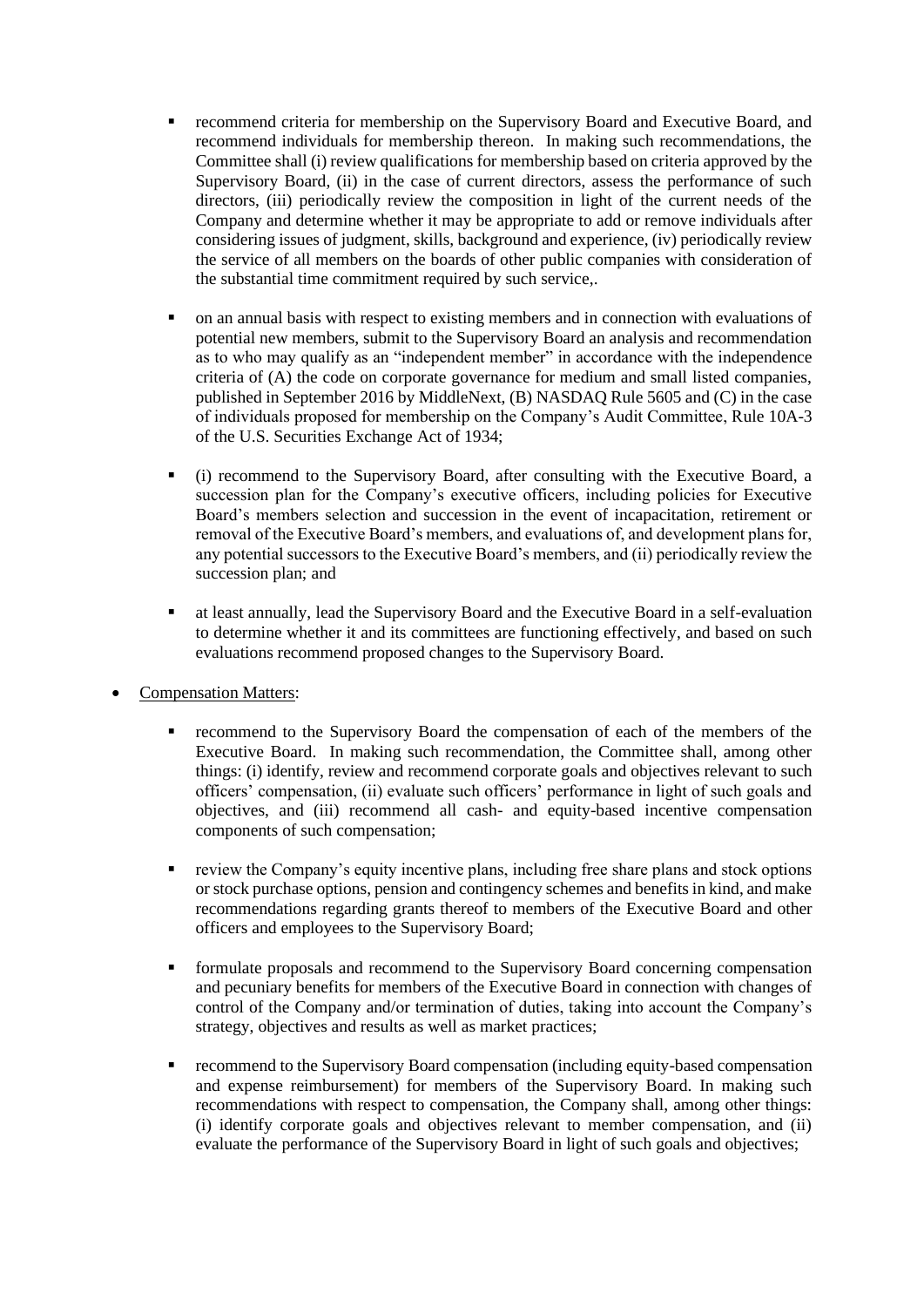- review and evaluate the Company's executive compensation and benefits policies generally in light of the Company's strategic goals regarding recruitment, development, promotion, retention and compensation of executive officers and employees, and make recommendations to the Supervisory Board;
- **EXECUTE:** review and assess risks arising from the Company's compensation policies and practices and whether any such risks are reasonably likely to have a material adverse effect on the Company.
- Reporting to the Supervisory Board
	- at least annually, present a report to the Supervisory Board on the Committee's operation, recommendations, proposals, conclusions, and comments drawn up on the basis of the requirements of this Charter and an evaluation of (i) its own performance and (ii) the adequacy of this Charter.

### IV. ORGANIZATION OF THE COMMITTEE'S WORK

The Committee shall appoint its chairman and its secretary from among its members. In the absence of the chairman at any Committee meeting, the Committee shall appoint a chairman of the meeting at the time of such meeting.

The presence of at least half of the Committee's members shall constitute a quorum for the Committee's conduct of business and deliberation. Committee members may not be represented by proxy.

The Committee shall meet as often as it determines is appropriate to carry out its responsibilities, but not less frequently than semi-annually, according to a schedule set by its chairman. The Committee shall also meet at the request of its chairman, two of its members, or the chairman of the Company's Supervisory Board. Meeting shall be called with reasonable notice or without notice in the event of an emergency.

Meetings may be called by any means, including verbally. The chairman shall set the agenda for each meeting and leads the discussions.

The Committee members may validly deliberate by videoconference, by telephone conference or in writing, including by fax, as long as all its members agree on this procedure.

Non-executive Supervisory Board members who are not Committee members may attend Committee meetings.

The Committee may invite any member of the Company's Supervisory Board to participate in any Committee meeting or portion thereof. The Committee may invite any member of the Executive Board to attend any Committee meetings or portion thereof. Notwithstanding the foregoing, no member of the Executive Board or other executive officer may be present during voting or deliberations related to his or her compensation.

The Committee may request from the chairman of the Executive Board the assistance of any senior executive of the Company whose skills could facilitate the handling of an item on the agenda. The chairman of the Committee or the chairman of the meeting shall bring to the attention of any person participating in the discussions the confidentiality obligations binding upon them with respect to such discussions.

The Committee shall have full access to all books, records, facilities and personnel of the Company as deemed necessary or appropriate by the Committee to discharge its responsibilities under this Charter.